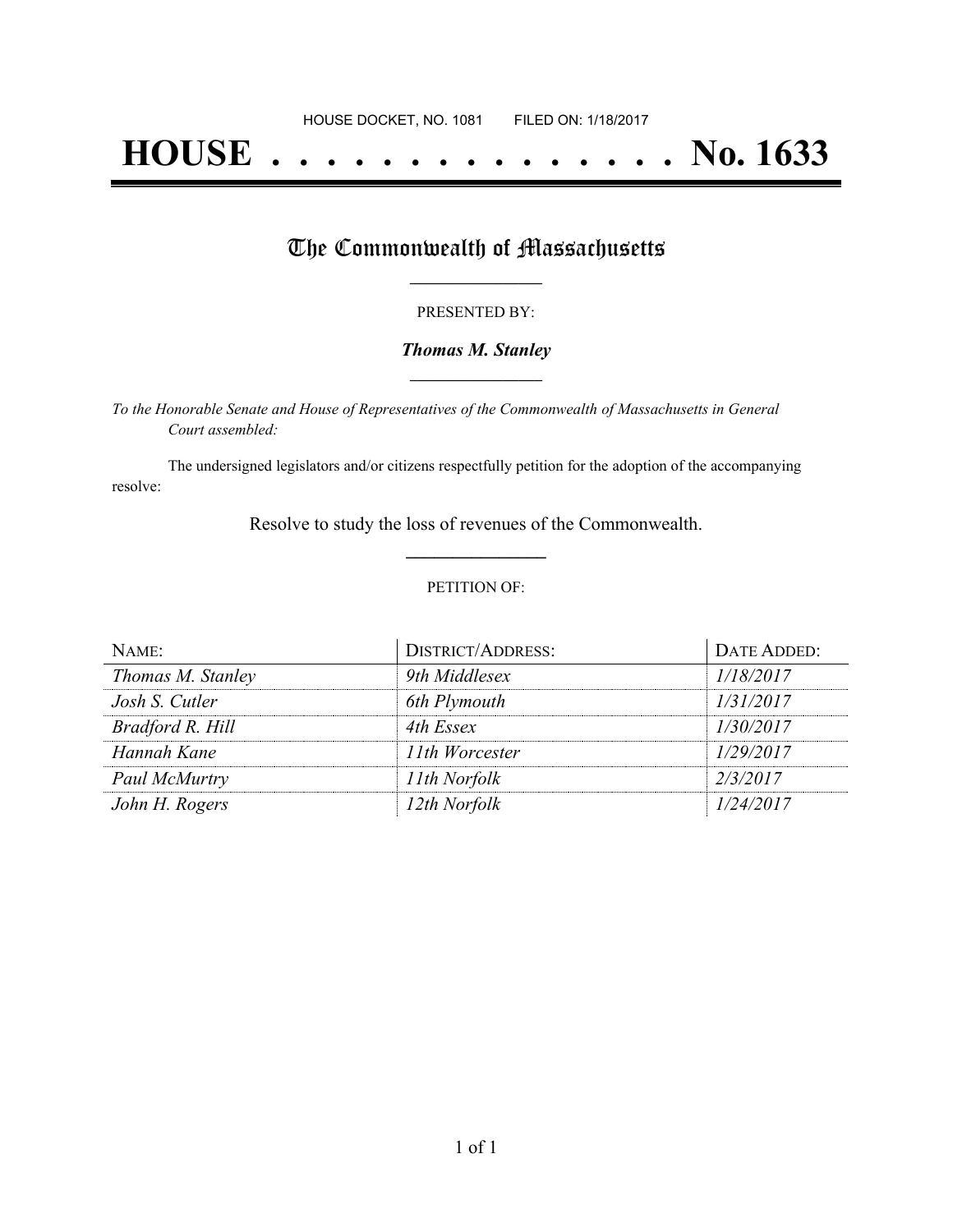## **HOUSE . . . . . . . . . . . . . . . No. 1633**

By Mr. Stanley of Waltham, a petition (accompanied by resolve, House, No. 1633) of Thomas M. Stanley and others relative to studying the loss of revenue in the fishing industry of the Commonwealth. Revenue.

### [SIMILAR MATTER FILED IN PREVIOUS SESSION SEE HOUSE, NO. *2686* OF 2015-2016.]

## The Commonwealth of Massachusetts

**In the One Hundred and Ninetieth General Court (2017-2018) \_\_\_\_\_\_\_\_\_\_\_\_\_\_\_**

**\_\_\_\_\_\_\_\_\_\_\_\_\_\_\_**

Resolve to study the loss of revenues of the Commonwealth.

| 1  | Resultural, Whereas the National Office of Science and Technology National Marine              |
|----|------------------------------------------------------------------------------------------------|
| 2  | Fisheries Office studies recreational fishing participation                                    |
| 3  | And whereas a recent study of recreational fishing participation in Massachusetts showed       |
| 4  | that 2011 recreational fishing participation had dropped from 1,258,124 individuals in 2006 to |
| 5  | 897,115 in 2011 a 29% drop                                                                     |
| 6  | And whereas out of state individual anglers had dropped from 484,288 in 2006 to                |
| 7  | 292,701 in 2011 a 40% drop                                                                     |
| 8  | And whereas Southwick Associates did a study in 2005 estimating that the total                 |
| 9  | economic activity generated by recreational Striped Bass fishing in the Commonwealth in 2003   |
| 10 | was \$1,158,000,000                                                                            |